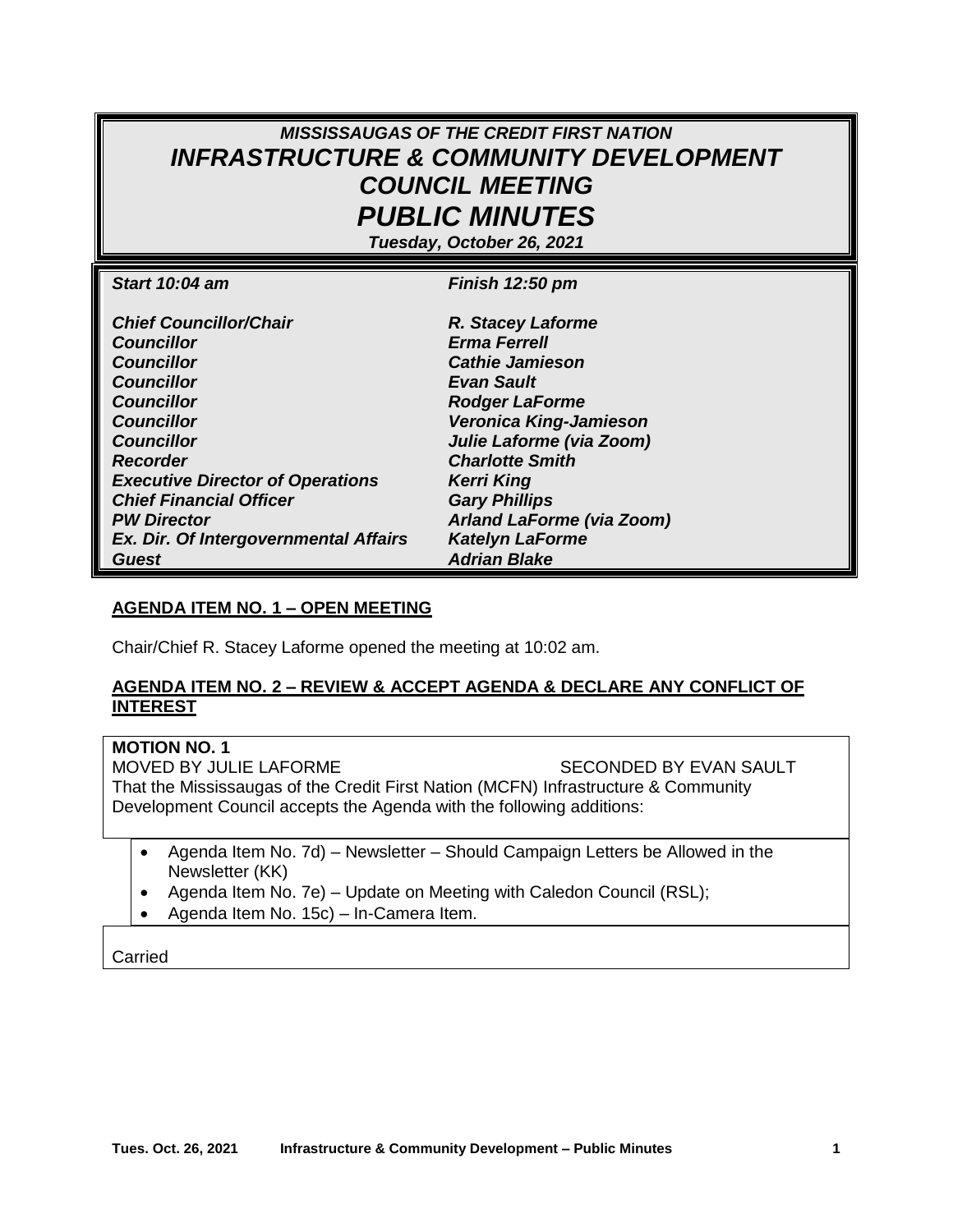#### **AGENDA ITEM NO. 3 – REVIEW & ACCEPT PUBLIC MINUTES OF INFRASTRUCTURE & COMMUNITY DEVELOPMENT COUNCIL MEETING DATED TUESDAY, AUGUST 24, 2021**

## **MOTION NO. 2**

MOVED BY EVAN SAULT SECONDED BY RODGER BILL LAFORME That the Mississaugas of the Credit First Nation (MCFN) Infrastructure & Community Development Council accepts the Public Minutes of the Infrastructure and Community Development Council Meeting dated Tuesday, August 24, 2021.

Carried

## **AGENDA ITEM NO. 4 – MATTERS ARISING FROM THE MINUTES**

**4.1** – Letter dated Monday, October 18, 2021 was signed by the Chief and sent to Jasmine Proteau regarding Letter of Support for Map Indigenous Project with Lincoln Memorial & Cultural Centre.

#### **AGENDA ITEM NO. 5 – APPROVAL FOR HOUSING DEPARTMENT TO APPROACH MCFN COMMUNITY TRUST REGARDING CONSTRUCTION OF AN ADDITIONAL HOME EACH AND EVERY YEAR STARTING 2022-2023 (HOUSING DIRECTOR)**

It was noted in the Housing Director's Briefing Note that meetings between the Housing Director and Councillor ES have taken place regarding the possibility of constructing an additional home under the Community Trust. At the April 6, 2021 Financial Planning and Fiscal Oversight Council Meeting, Council Motion No. 3 was approved and the Housing Budget was amended accordingly.

Housing is constructing additional houses this year based on additional funding through ISC (Indigenous Services Canada) and are in the process of looking for additional individuals to construct this year as reports to ISC are to be submitted once funding is spent. ISC reporting deadline is March 31, 2022.

Councillor ES stated that he brought this to Council two and a half months ago.

Chief Financial Officer informed that repayment will go into reserves.

A/COO – Executive Director of Operations advised that the Housing Application is now down to seven pages, and is not so cumbersome.

It is noted that up to \$200,000.00 is now being allotted for a house.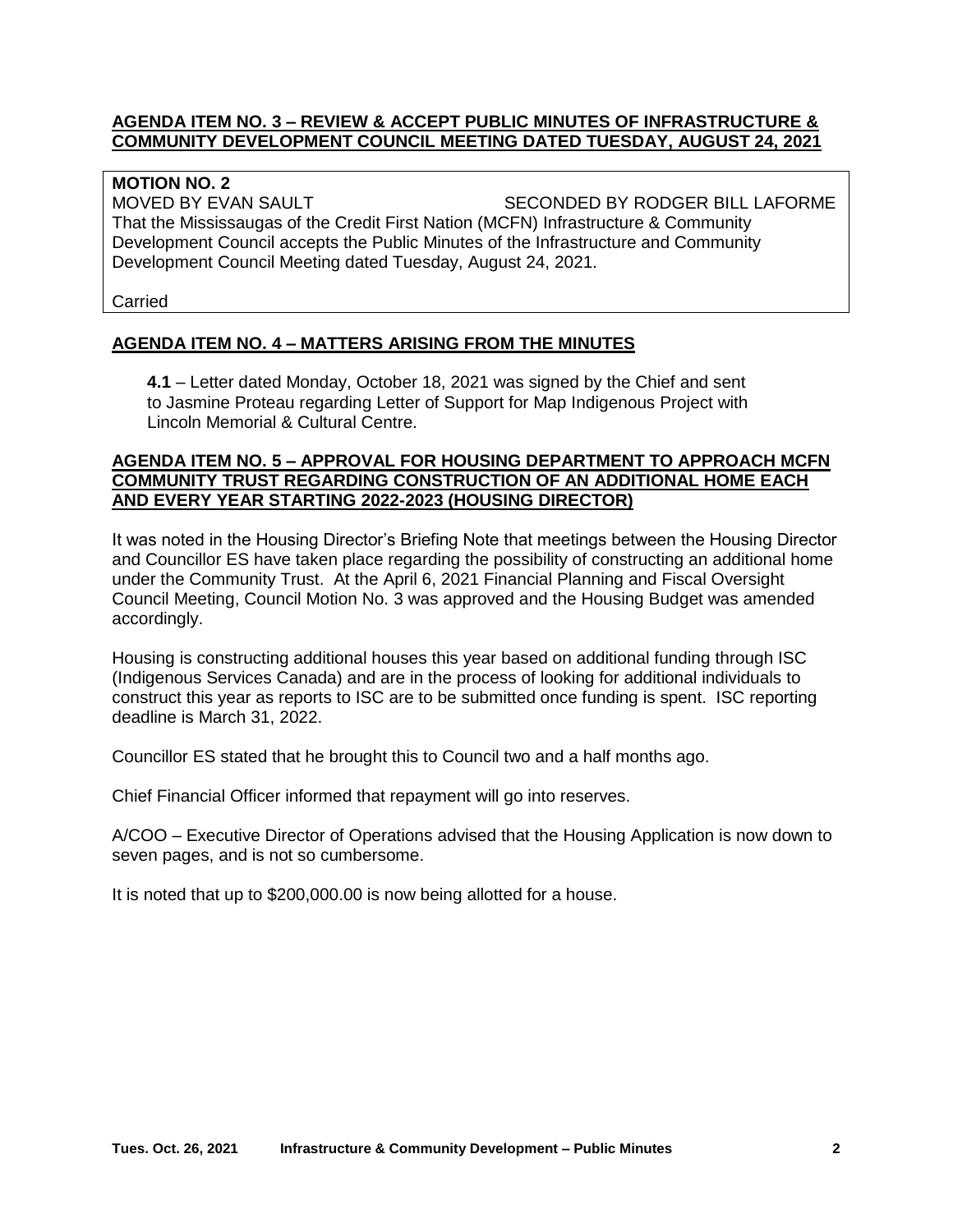# **MOTION NO. 3**

## MOVED BY ERMA FERRELL SECONDED BY JULIE LAFORME

That the Mississaugas of the Credit First Nation (MCFN) Infrastructure & Community Development Council approves the Housing Director to approach the MCFN Community Trust and submit an application to the MCFN Community Trust requesting an annual approval of \$200,000.00 to be allotted to the Housing Department in order to construct one (1) additional home per year commencing the 2022/23 year and every year thereafter with the understanding that a Report will be completed yearly for each home constructed under the MCFN Community Trust.

## Carried 2<sup>nd</sup> Reading Waived

Council moved to Agenda Item No. 7b).

### **AGENDA ITEM NO. 7b) – ISC NOTICE OF AMENDING AGREEMENT #0055 – AMENDMENT TO MOTION (EXECUTIVE DIRECTOR OF OPERATIONS)**

A/COO – Executive Director of Operations noted in her Briefing Note that Council approval is needed to allocate funding as per Amendment No. 55 to the LDM (Local Delivery Mechanism).

An Amendment is needed to update the Council Motion to reflect that the \$148,316.28 will be allocated to the Local Delivery Mechanism Budget 700950.

## **MOTION NO. 4**

MOVED BY ERMA FERRELL SECONDED BY CATHIE JAMIESON

That the Mississaugas of the Credit First Nation (MCFN) Infrastructure & Community Development Council agrees to revise second reading of the Amendment #55 Motion as follows:

That the Mississaugas of the Credit (MCFN) Council accepts and authorizes the signing of the Indigenous Services Canada Amending Agreement #0055 to provide fixed funding in the total amount of **\$303,318.28 (three hundred and three thousand, three hundred eighteen dollars and twenty-eight cents)** comprised of the following:

Fixed funding in the amount of **\$148,316.28 (one hundred forty-eight thousand, three hundred sixteen dollars and twenty-eight cents):**

Program Service Area: Education Program Inventory: EDUCATION - D0034 Budget Activity: YOUTH EMPLMT STRATEGY - B3417 Fund: 337 Functional Area: FNS&INUIT-SKILL LINK PROG - Q26G (C0000 - DEFAULT ACCOUNT) (2023/03/31);

(Dollars to be designated to Local Delivery Mechanism budget 700950);

And fixed funding in the amount of **\$121,178.00 (one hundred twenty-one thousand, one hundred and seventy-eight dollars)**:

Program Service Area: Community Infrastructure Program Inventory: WATER & WASTEWATER - D0056 Budget Activity: O&M-WTR&WASTEWATER INFRA - B5612 Fund: 379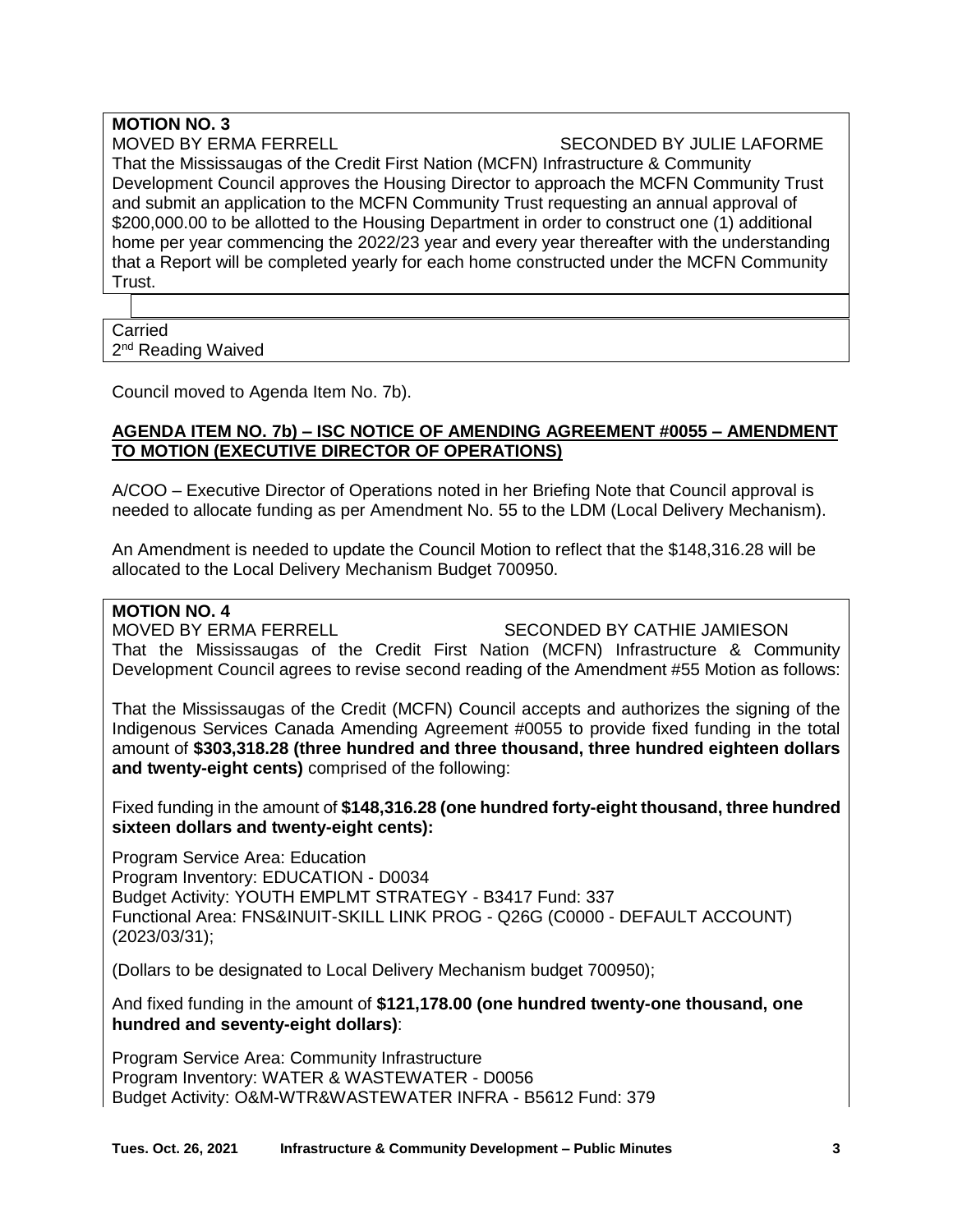Functional Area: WASTEWATER SYSTEMS - Q35A (CRKK0 - FNWWAP ENHANCED OM WASTEWATER) (2023/03/31);

(Dollars will be allocated to Public Works budget 200302);

And fixed funding in the amount of **\$33,824.00 (thirty-three thousand, eight hundred and twenty-four dollars):**

Program Service Area: Community Infrastructure Program Inventory: WATER & WASTEWATER - D0056 Budget Activity: O&M-WTR&WASTEWATER INFRA - B5612 Fund: 379 Functional Area: WATER SYSTEMS - Q35B (CRKJY - FNWWAP ENHANCED OM WATER) (2023/03/31).

(Dollars will be allocated to Public Works budget 200302).

Carried 2<sup>nd</sup> Reading Waived

Council moved back to Agenda Item No. 6.

PW Director zoomed in at 10:15 am.

#### **AGENDA ITEM NO. 6 – REVISED TRUCK PURCHASE – PWD BUDGET ITEM (PW DIRECTOR)**

PW Director noted in his Briefing Note that a Motion is required in order for Chief and Council to authorize the Public Works Department to revise the approved Public Works Department Budget for a truck purchase to assist with grounds maintenance for all First Nations owned properties and the future Property Management Division.

PW Department has approved a total of \$78,152.00 in the 2021/2022 budget. And further, PW Department requires a new budget amount to cover the cost difference for the equipment Purchase.

This item is deferred to the next Financial Planning & Fiscal oversight Council Meeting dated Tuesday, November 2, 2021.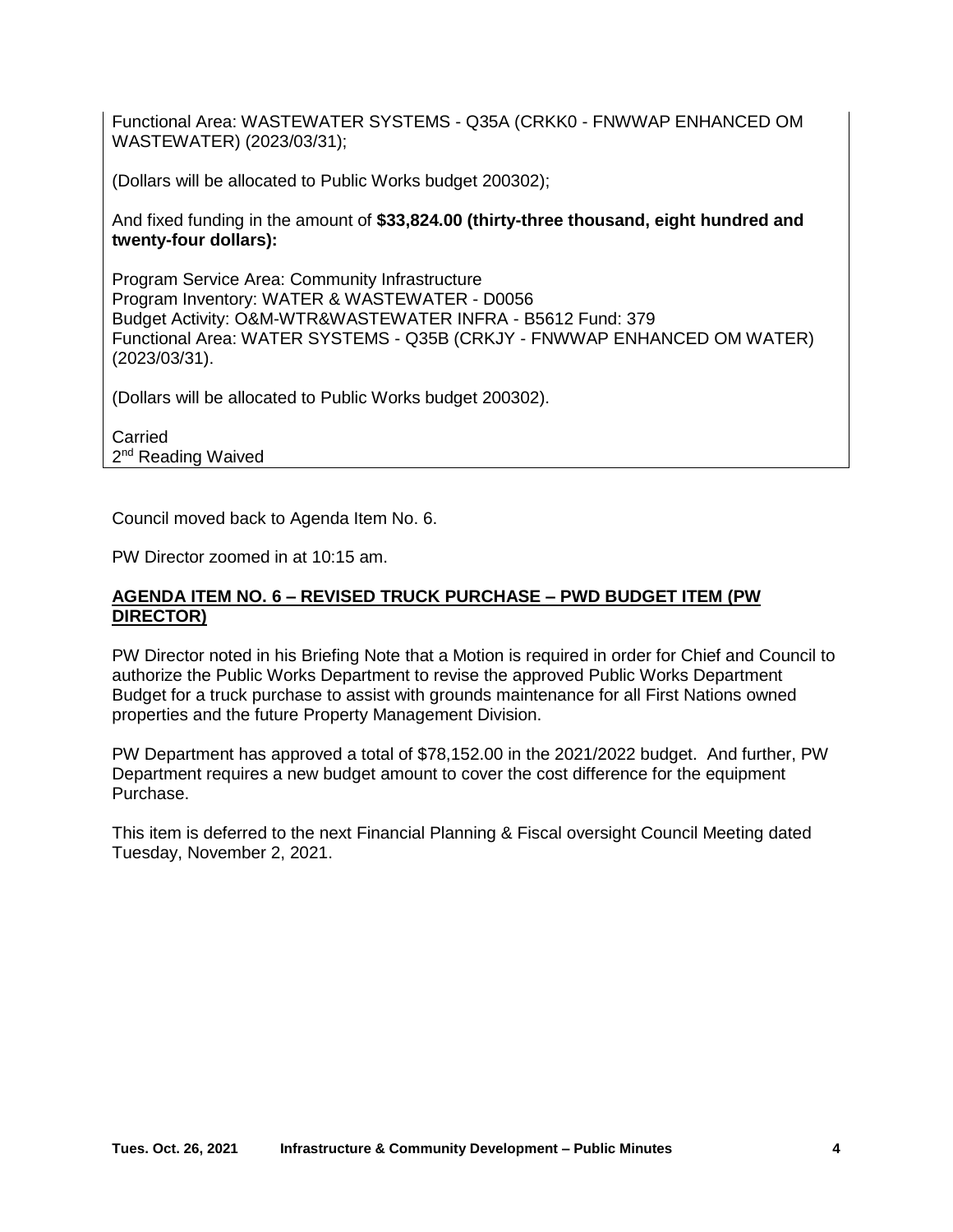## **AGENDA ITEM NO. 7a) – FIBRE OPTICS PROJECT – FIBRE OPTICS ADHOC COMMITTEE/ROGERS (PW DIRECTOR)**

PW Director noted in his Briefing Note that a Motion of Council is required to authorize Rogers to enter MCFN and gather information from membership to assist with the Fibre Optics Project build. Rogers will require consent form process, door to door visits, lease agreement approval, MCFN address release information and future zoom session approval for presentation to the membership.

MCFN has experienced connectivity issues for many years and have struggled with an unreliable internet signal for daily business functions unlike surrounding communities. MCFN has not had the financial resources to address these issues resulting in this connectivity problem affecting not only to First Nation owned assets and departments but the entire band membership.

Since March 2020 when the world was negatively impacted by the COVID-19 pandemic the MCFN membership suffered even more due to not having a reliable internet signal to allow membership to fulfill the in work/home learning requirements stipulated by both levels of government which is not practical at this time in comparison to other surrounding communities.

The main goal of this project is to upgrade the internet signal currently servicing MCFN organization and membership households. With this upgrade, it will improve efficiency and functionality in the day-to-day operations and make available a reliable internet signal for the MCFN membership to eliminate those "work/learn from home communication barriers".

# **MOTION NO. 5**  SECONDED BY CATHIE JAMIESON That the Mississaugas of the Credit First Nation (MCFN) Infrastructure & Community Development Council approves the following:

|  | 1. Consent Form Process – (see attached information); |  |  |  |  |  |  |  |  |                                                                    |  |
|--|-------------------------------------------------------|--|--|--|--|--|--|--|--|--------------------------------------------------------------------|--|
|  |                                                       |  |  |  |  |  |  |  |  | 2. Door to Door Visits – Councillor Evan Sault to accompany Rogers |  |
|  | Representative;                                       |  |  |  |  |  |  |  |  |                                                                    |  |

- 3. Lease Agreement Authorize A/Chief Operating Officer to sign;
- 4. Release of MCFN Addresses to Rogers Media & Communications Director, Georgia LaForme to provide a current mailing list addresses to Public Works Department;
- 5. Approve the zoom session presentation for membership's information.

#### Carried 2<sup>nd</sup> Reading Waived

PW Director zoomed out at 10:25 am.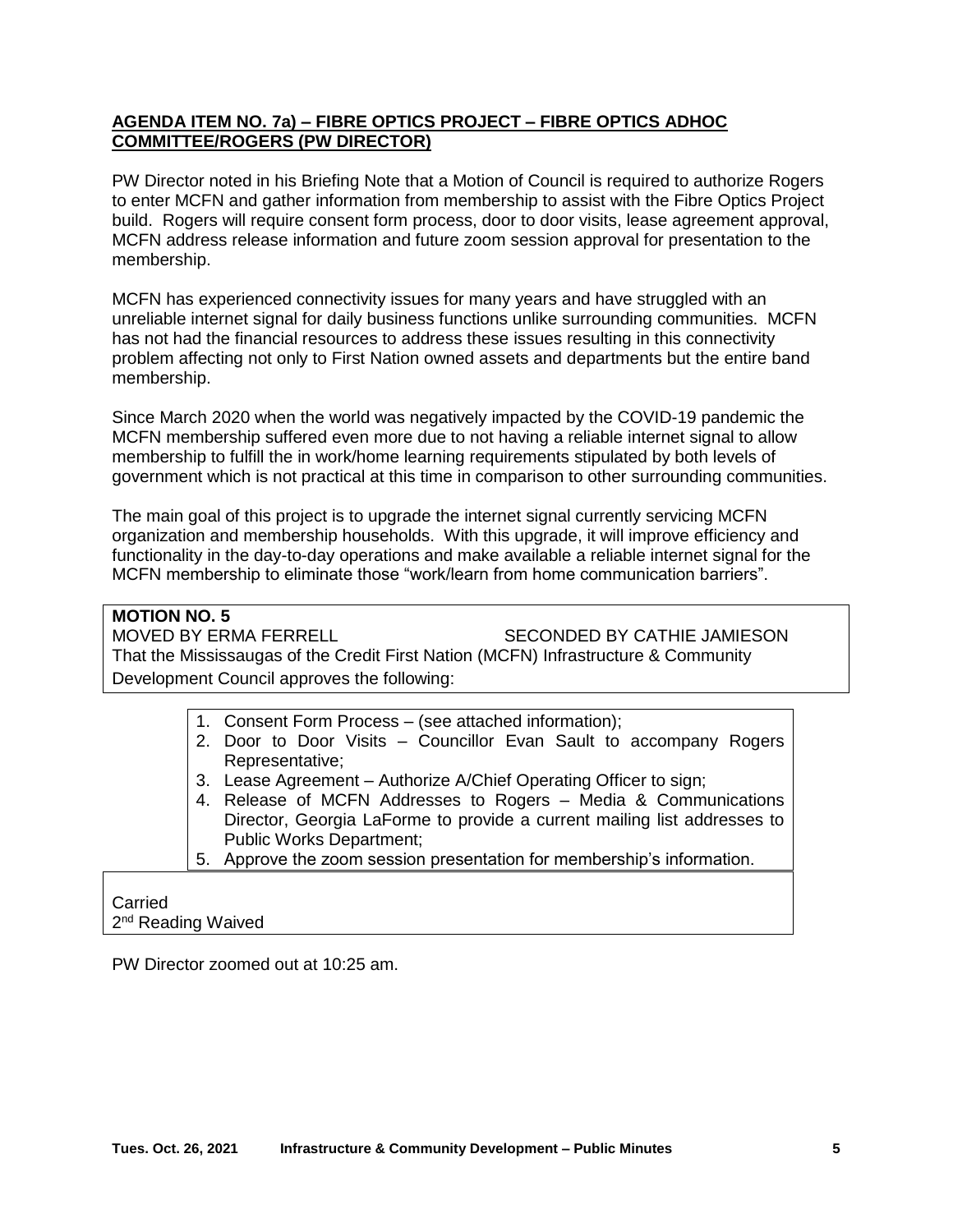Council moved to Agenda Item No. 7c).

### **AGENDA ITEM NO. 7c) – ISC NOTICE OF AMENDING AGREEMENT #0056 (EXECUTIVE DIRECTOR OF OPERATIONS)**

A/COO – Executive Director of Operations noted in her Briefing Note that MCFN's Comprehensive Funding Agreement (CFA) No. 1920-ON-000002 provides for changes to the Agreement by way of "Notice of Budget Adjustment" or an "Amending Agreement". The former where funding for a service or activity is changed in accordance with an adjustment factor, and the latter for new funds.

Council is required to approve to approve and accept the Amending Agreement #0056 to provide set funding in the total amount of \$1,235,102.00 comprised of the following:

Set funding for lost Own Source Revenue due to Covid-19 pandemic in the amount of \$1,235,102.00.

Once approved, the Chief Financial Officer will submit the amendment via email. These dollars will be allocated to the respective department's 2021-2022 budget.

A/COO – Executive Director of Operations noted the Chief Financial Officer will be doing all this from now on, and will also present these Agreements to Chief and Council.

Chief Financial Officer noted that he filed for loss of own source revenue, and the biggest loss was NCVGB and the DOCA Department.

#### **MOTION NO. 6**

MOVED BY CATHIE JAMIESON SECONDED BY RODGER BILL LAFORME That the Mississaugas of the Credit First Nation (MCFN) Infrastructure & Community Development Council accepts and authorizes the signing of the Indigenous Services Canada Amending Agreement #0056 to provide Set funding in the total amount of **\$1,235,102.00**. **(One Million, Two Hundred Thirty-Five Thousand, One Hundred and Two Dollars, no cents)**:

Funds to be allocated to 100000 – 400200.

Carried 2<sup>nd</sup> Reading Waived

#### **AGENDA ITEM NO. 7d) – SHOULD CAMPAIGN LETTERS BE ALLOWED IN THE EAGLEPRESS NEWSLETTER? (EXECUTIVE DIRECTOR OF OPERATIONS)**

A/COO – Executive Director of Operations informed that the Communications and Engagement Lead received a letter asking if Councillors running for the next Council Term can use the Newsletter to campaign.

It was agreed that no campaign letters will be allowed in the Eaglepress Newsletter.